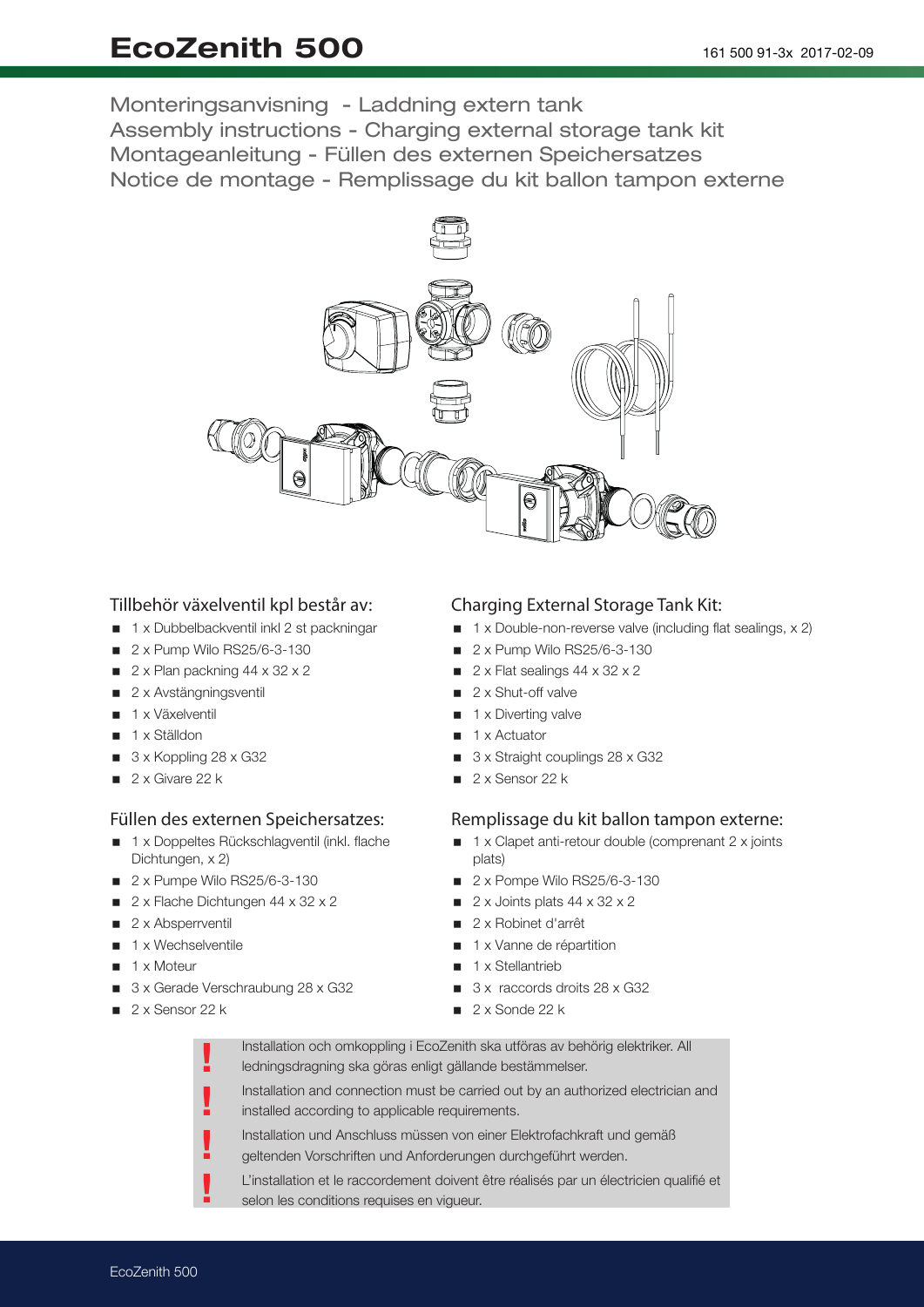

- 1. Laddutrustning (17) sköter flödet till och från den externa tanken. Växelventil (56) ser till att värme laddas till och från rätt del av EcoZenith.
- 1. Die Füllausrüstung (17) handhabt den Vorlauf zum und Rücklauf vom externen Speicher. Wechselklappe (56) stellt sicher, dass Wärme zum und vom richtigen Teil von EcoZenith geleitet wird.

!

!

!

!

- 1. The charging equipment (17) handles the flow to and from the external storage tank. Diverting valve (56) makes sure that heat is charged to and from the right part of EcoZenith.
- 1. L'équipement de remplissage (17) gère le flux vers et depuis le ballon tampon externe. La vanne de répartition (56) vérifie que la chaleur est puisée vers et depuis la partie droite de l'EcoZenith.



- OBS! Anslut mot övre tank, 
mot extern tank.
- NB! Connect  $\blacksquare$  to the upper tank,  $\blacktriangle$  to the lower tank and  $\blacklozenge$  to the storage tank!
- Anmerkung! an den oberen Speicher, L an den unteren Speicher und • an Externer Speicher anschließen!
- NB! Raccordez au ballon supérieur, L au ballon inférieur et · à la Ballon externe.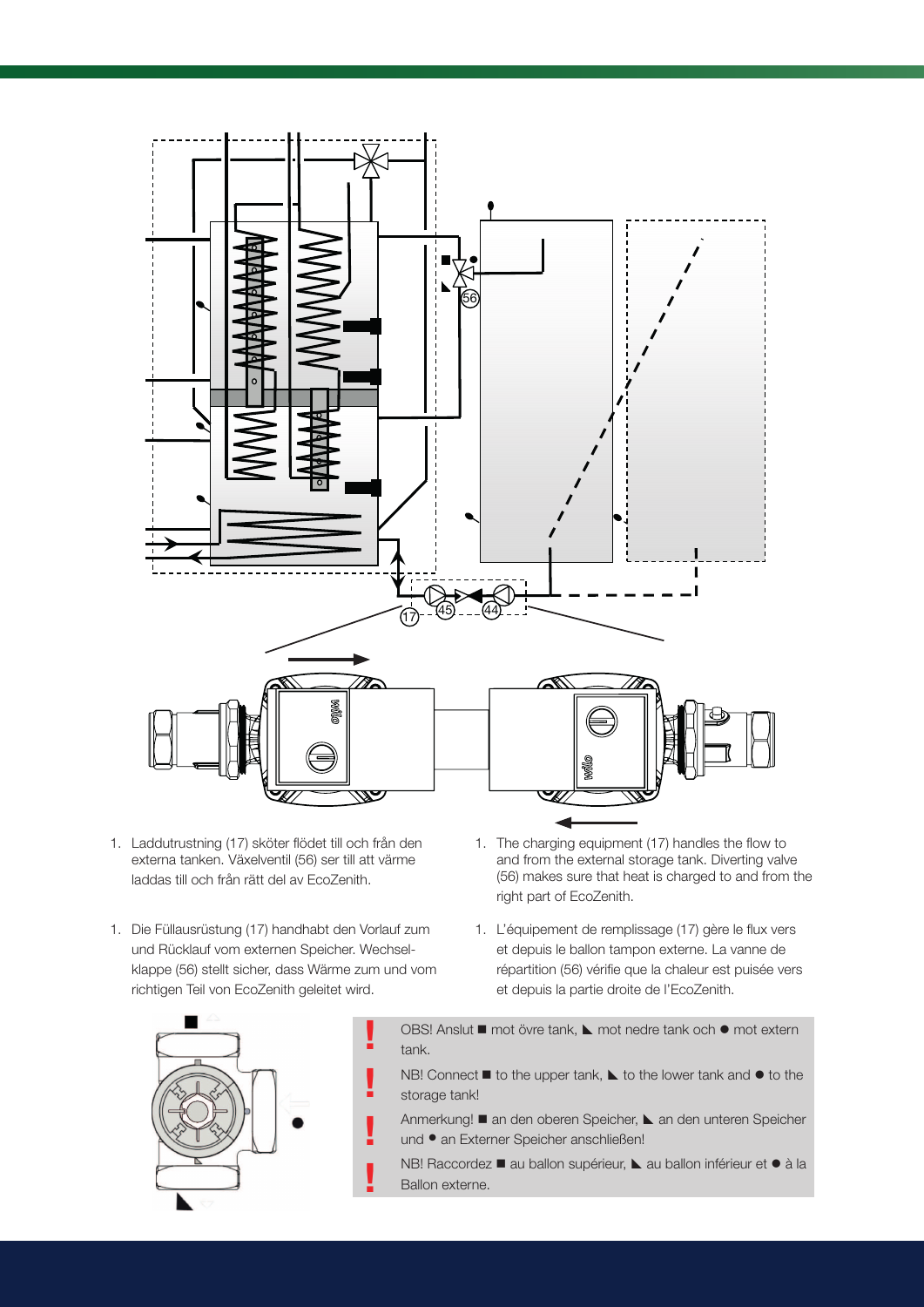2. Smörj och montera kopplingar, packningar och pumpar. 2 st gummipackningar följer med dubbelbackventilen och 2 st plana packningar (44 x 32 x 2) ska monteras mellan avstängningsventiler och pumpar.

Smörj, täta med lin och montera ihop kopplingar och växelventil enligt bild.

Ställdonet monteras genom att ratten dras ut och ställdonet fästs till ventilen med skruv. Återmontera ställdonets ratt. Ratten ska vara i helt intryckt för att ställdonet ska kunna styras automatiskt.

Elinkoppling görs bakom EcoZeniths plastfront. Fronten demonteras genom att lossa 4 st skruvar och dra fronten neråt och sedan utåt. Kablar tas in på baksidan av EcoZeniths plasttak. För att underlätta arbetet kan taket lossas.

2. Grease and assemble couplings, sealings and pumps. Two rubber sealings are delivered with the double-non-reverse valve and two flat sealings (44 x 32 x 2) should be mounted between the shut-off valves and the pumps.

Grease and assemble couplings, sealings (50x42x2) and the diverting valve according to the picture. Seal with flax and jointing compund. Demount the knob on the actuator by pulling it off. Inside there is a hole for fitting the screw. Assemble the actuator to the diverting valve with the screw and reassemble the knob. The knob must be completely pressed in for automatic control.

Electrical installation is done behind the plastic front of EcoZenith. The plastic front is dismounted by removing 4 screws and then pulling it down and out. Cables are taken in from the back of the EcoZenith plastic top. The work can be made easier if the plastic top is removed.

2. Verschraubungen, Dichtungen und Pumpen schmieren und montieren. Zwei Gummidichtungen werden mit dem doppelten Rückschlagventil geliefert und zwei flache Dichtungen (44 x 32 x 2) sollte zwischen den Absperrventilen und den Pumpen montiert werden. Verschraubungen, Dichtungen (50 x 42 x 2) und die Wechselklappe schmieren und gemäß obiger Abbildung montieren. Mit Faserlein und Dichtmittel abdichte. Die Elektroinstallation erfolgt hinter dem Kunststoff-Frontteil des

EcoZenith. Zum Abnehmen des Kunststoff-Frontteils 4 Schrauben lösen und sie dann nach unten und heraus ziehen. Kabel werden über die Rückseite des EcoZenith Kunststoffoberteils eingezogen. Dieser Schritt wird einfacher, wenn das Kunststoffoberteil entfernt wird.

2. Graissez et assemblez raccords, joints d'étanchéité et pompes. Deux joints élastomère sont fournis avec le clapet anti-retour double, et deux joints plats (44 x 32 x 2) doivent être montés entre les robinets d'arrêt et les pompes.

Graissez et assemblez les raccords, les joints d'étanchéité (50x42x2) et la vanne de répartition comme indiqué sur la photo ci-dessus. Assurez l'étanchéité avec du lin et du mastic d'étanchéité.

Le câblage électrique est fait derrière la façade plastique de l'EcoZenith. La façade en plastique se démonte en retirant 4 vis et en les tirant ensuite vers le bas. Les câbles sont tirés depuis l'arrière du couvercle plastique de l'EcoZenith. Le travail peut être facilité en déposant le couvercle plastique.